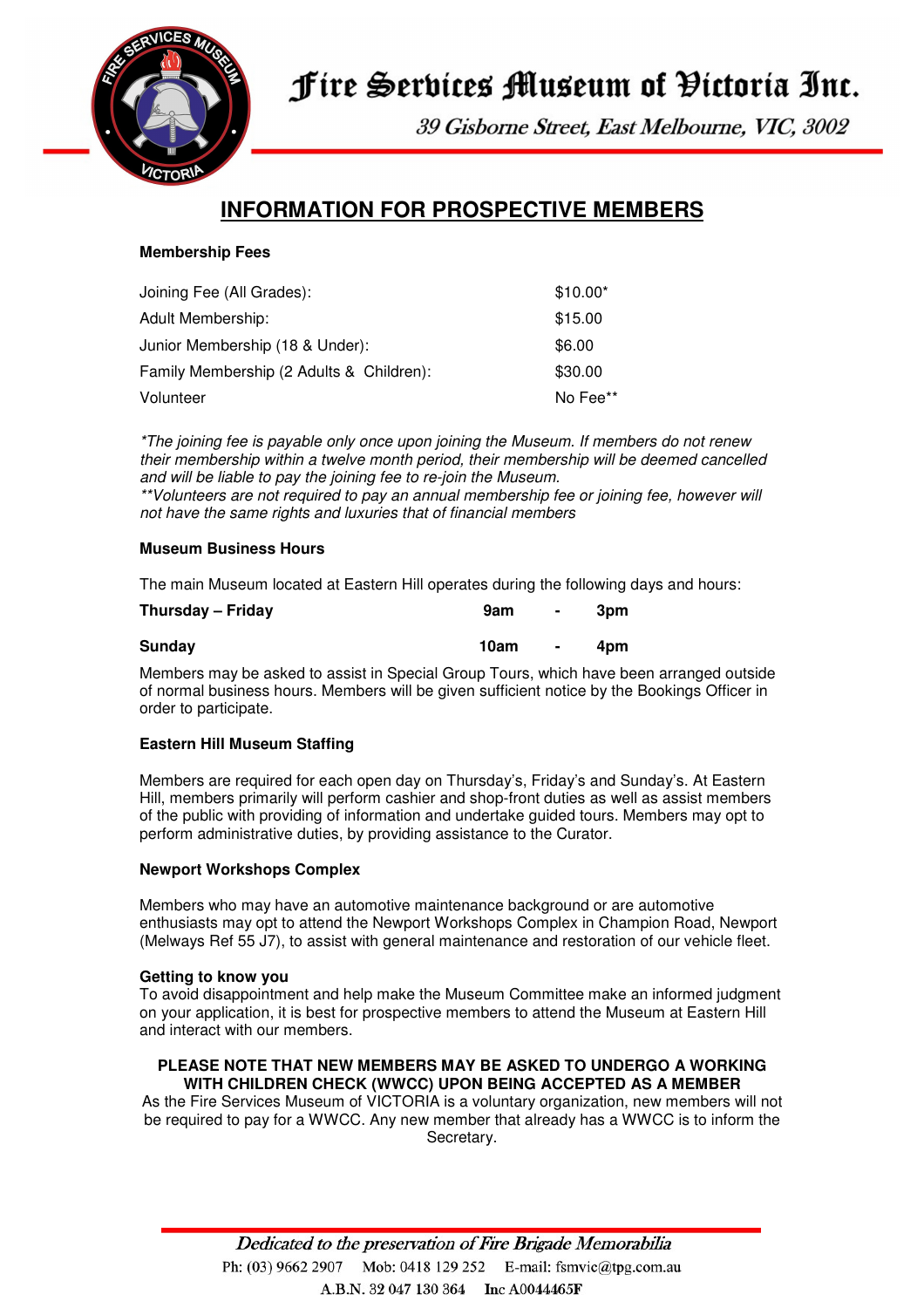| RESERVICES MUSI                                                                                                                                                                                                                    | <b>FIRE SERVICES MUSEUM of VICTORIA Inc</b><br>39 Gisborne Street, East Melbourne VIC 3002                                           |                                                                                                                                                                                                                                     |  |  |
|------------------------------------------------------------------------------------------------------------------------------------------------------------------------------------------------------------------------------------|--------------------------------------------------------------------------------------------------------------------------------------|-------------------------------------------------------------------------------------------------------------------------------------------------------------------------------------------------------------------------------------|--|--|
|                                                                                                                                                                                                                                    | <b>APPLICATION FOR MEMBERSHIP</b>                                                                                                    |                                                                                                                                                                                                                                     |  |  |
| <b>CTORI</b>                                                                                                                                                                                                                       | Applications to: The Memberships Officer<br>Fire Services Museum of Victoria Inc, 39 Gisborne Street<br>East Melbourne VICTORIA 3002 |                                                                                                                                                                                                                                     |  |  |
| A.B.N. 32 047 130 364<br>Inc A0044465F                                                                                                                                                                                             |                                                                                                                                      | Ph: (03) 9662 2907 $\sim$ E-Mail: fsmvic@tpg.com.au                                                                                                                                                                                 |  |  |
|                                                                                                                                                                                                                                    |                                                                                                                                      |                                                                                                                                                                                                                                     |  |  |
| 20<br>Date:                                                                                                                                                                                                                        |                                                                                                                                      |                                                                                                                                                                                                                                     |  |  |
| I (Block Letters)                                                                                                                                                                                                                  |                                                                                                                                      |                                                                                                                                                                                                                                     |  |  |
| ADDRESS: (Block Letters)                                                                                                                                                                                                           |                                                                                                                                      |                                                                                                                                                                                                                                     |  |  |
|                                                                                                                                                                                                                                    | POSTCODE:                                                                                                                            | DATE OF BIRTH:                                                                                                                                                                                                                      |  |  |
| TELEPHONE: B/H                                                                                                                                                                                                                     | $(A/H$ ( )                                                                                                                           | MOBILE:                                                                                                                                                                                                                             |  |  |
| E-mail Address:                                                                                                                                                                                                                    |                                                                                                                                      | Occupation:                                                                                                                                                                                                                         |  |  |
| Hereby make application to become a (Please Tick)                                                                                                                                                                                  |                                                                                                                                      |                                                                                                                                                                                                                                     |  |  |
| Volunteer<br>Adult<br>Member<br>Member                                                                                                                                                                                             | Junior<br>Member                                                                                                                     | Family<br>Corporate<br>Paid Life<br>Member<br>Member<br>Member                                                                                                                                                                      |  |  |
| and Articles of Association of the said Fire Services Museum of Victoria.<br>If applicants are under 18 years of age they will be accepted as Junior Members, and Parent(s) or<br>Guardian(s) must also sign the application form. |                                                                                                                                      | of the Fire Services Museum of Victoria and if my application is accepted, will abide by the Memorandum                                                                                                                             |  |  |
| <b>Applicant Signature:</b>                                                                                                                                                                                                        |                                                                                                                                      | Print Name:                                                                                                                                                                                                                         |  |  |
| Parent/Guardian Signature:                                                                                                                                                                                                         |                                                                                                                                      | Print Name:                                                                                                                                                                                                                         |  |  |
| *Proposer Signature:                                                                                                                                                                                                               |                                                                                                                                      |                                                                                                                                                                                                                                     |  |  |
| *Seconder Signature:                                                                                                                                                                                                               |                                                                                                                                      | <b>Market Community Community Print Name:</b> 2004. 2007. 2008. 2009. 2012. 2014. 2014. 2014. 2014. 2014. 2014. 2014. 2014. 2014. 2014. 2014. 2014. 2014. 2014. 2014. 2014. 2014. 2014. 2014. 2014. 2014. 2014. 2014. 2014. 2014. 2 |  |  |
|                                                                                                                                                                                                                                    |                                                                                                                                      | *Note: Proposer and Seconder must both be financial members of the Fire Services Museum of Victoria                                                                                                                                 |  |  |
|                                                                                                                                                                                                                                    |                                                                                                                                      |                                                                                                                                                                                                                                     |  |  |
| <b>OFFICE USE ONLY</b>                                                                                                                                                                                                             |                                                                                                                                      |                                                                                                                                                                                                                                     |  |  |
| DATE APPLICATION RECEIVED:                                                                                                                                                                                                         | /20                                                                                                                                  |                                                                                                                                                                                                                                     |  |  |
| DATE SUBSCRIPTION RECEIVED:                                                                                                                                                                                                        | /20                                                                                                                                  |                                                                                                                                                                                                                                     |  |  |
| <b>COMMITTEE'S DECISION:</b>                                                                                                                                                                                                       | ACCEPTED / REJECTED                                                                                                                  | /20<br>DATE:                                                                                                                                                                                                                        |  |  |
| PRESIDENT'S SIGNATURE:                                                                                                                                                                                                             |                                                                                                                                      |                                                                                                                                                                                                                                     |  |  |
| <b>SECRETARY'S SIGNATURE:</b>                                                                                                                                                                                                      |                                                                                                                                      |                                                                                                                                                                                                                                     |  |  |
| DATE NOTIFICATION SENT                                                                                                                                                                                                             | /20                                                                                                                                  |                                                                                                                                                                                                                                     |  |  |
|                                                                                                                                                                                                                                    |                                                                                                                                      |                                                                                                                                                                                                                                     |  |  |